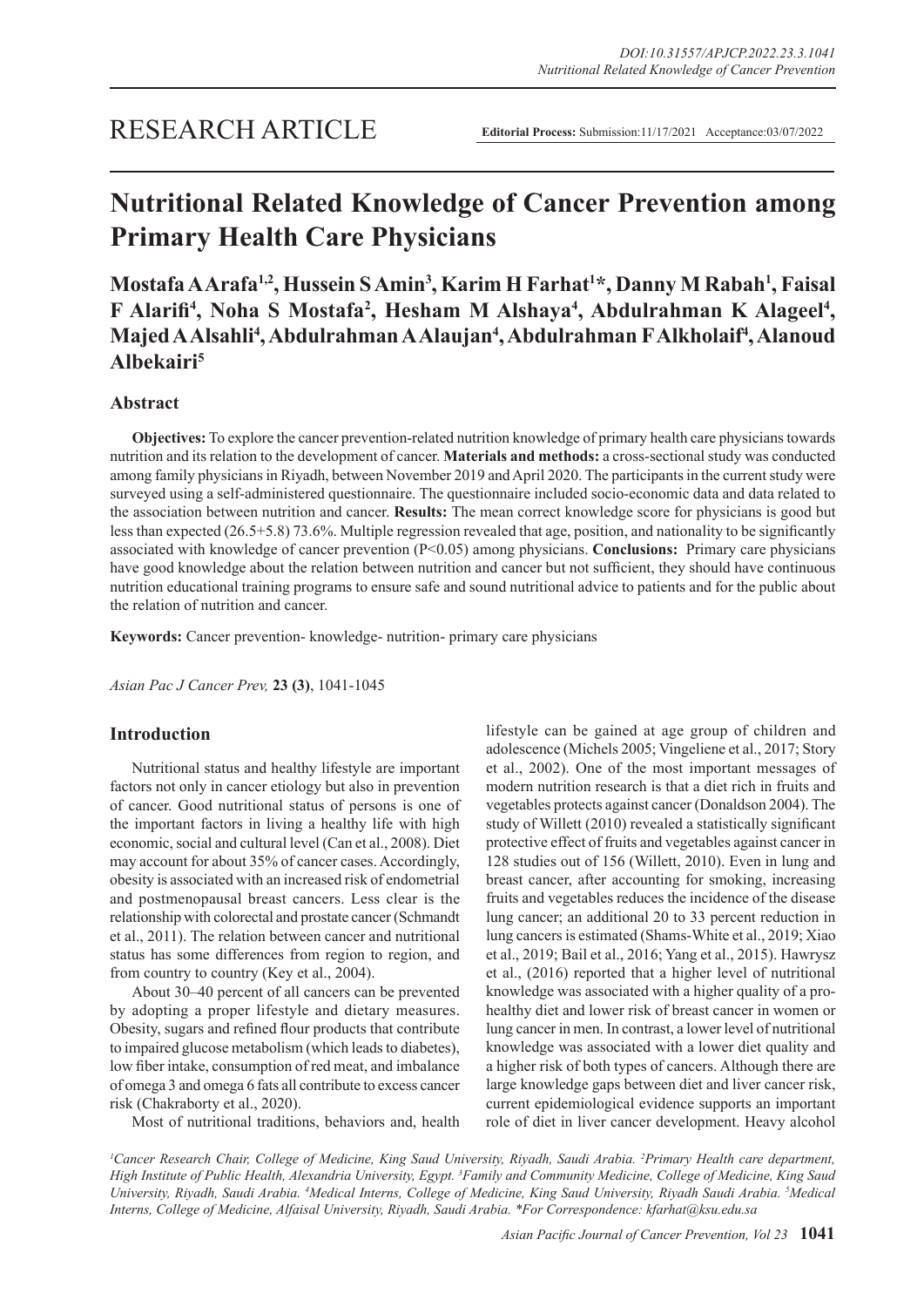#### *Mostafa A Arafa et al*

drinking and possibly dairy product (not including yogurt) intake increase, while intake of fish, coffee and tea, light-to-moderate alcohol drinking and several healthy dietary patterns may decrease the risk of liver cancer (Yang et al., 2020). Most of the studies have focused on the knowledge level of primary health physicians and nutrition in general, a little was known about their knowledge of nutrition and cancer.

The aim of the current study is to investigate the knowledge of primary health care physicians towards nutrition and its relation with development of cancer.

## **Materials and Methods**

It was a cross-sectional study, conducted amongst primary health care physicians in different government hospitals in Riyadh, Saudi Arabia, (King Saud University Medical City, King Saud Medical City, King Fahad Medical City, Prince Mohammed bin Abdulaziz Hospital, King Faisal Specialist Hospital and Research Centre, Imam Abdulrahman Al-Faisal Hospital, King Salman Hospital and Durmah Hospital), and primary health care centers.

A questionnaire interview was designed to collect data from all physicians in the mentioned hospitals, they were contacted personally to participate in the study. The questionnaire included socio-economic data, questions related to knowledge of participants about the association between nutrition and cancer. Corrects answers were given 2, wrong answers were given 1 and don't know 0. The questionnaire was formulated based on literature review and pilot study has been conducted over 20 participants to test its feasibility and reliability. Cronbach's alpha was 0.72.

Data was analyzed using SPSS Pc+ version 21.0 statistical software. Descriptive statistics (mean, standard deviation, frequencies and percentages) were used to

Table 1. Knowledge Statements' Answers among **Physicians** 

|                              | Correct       | Wrong         | Do not Know  |
|------------------------------|---------------|---------------|--------------|
| Excess Body Weight           | 263 (72.5%)   | 57 (15.7%)    | 43 (11.8%)   |
| Physical Inactivity          | 231 (63.6%)   | 63 (17.4%)    | 69 (19.0%)   |
| High-Fat Density Food        | 283 (78.0%)   | $36(9.9\%)$   | 42 (11.6%)   |
| Red Meat                     | 230 (63.4%)   | 68 (18.7%)    | 65 (17.9%)   |
| Canned Foods                 | 265 (73.0%)   | 40 (11.0%)    | 58 (16.0%)   |
| High Sugar Drinks/Food       | $227(62.5\%)$ | 54 (14.9%)    | 82 (22.6%)   |
| Alcohol Intake               | 310 (85.4%)   | $25(6.9\%)$   | $27(7.4\%)$  |
| Seafood                      | $251(69.1\%)$ | 47 (12.9%)    | 63 (17.4%)   |
| Green Tea                    | 255 (70.2%)   | $23(6.3\%)$   | 85 (23.4%)   |
| <b>Fruits And Vegetables</b> | 334 (92.0%)   | $16(4.4\%)$   | $13(3.6\%)$  |
| <b>Processed Meat</b>        | $215(59.2\%)$ | 53 (14.6%)    | 95 (26.2%)   |
| Food Rich In Fibers          | 318 (87.6%)   | $27(7.4\%)$   | $18(5.0\%)$  |
| Salty Food                   | 223 (61.4%)   | 55 (15.2%)    | 85 (23.4%)   |
| Organic Food                 | 233 (64.2%)   | 46 (12.7%)    | 84 (23.1%)   |
| <b>Starchy Food</b>          | 121 (33.3%)   | 90 (24.8%)    | 151 (41.6%)  |
| VITAMIN C And E              | 213 (58.7%)   | 57 (15.7%)    | $93(25.6\%)$ |
| Vitamin B12                  | 173 (47.7%)   | 68 (18.7%)    | 122 (33.6%)  |
| Contraceptive Pills          | 195 (53.7%)   | $102(28.1\%)$ | 66 (18.2%)   |

**1042** *Asian Pacific Journal of Cancer Prevention, Vol 23*

describe the quantitative and categorical variables. Chisquare test was used to observe the association between categorical study and outcome variables. Variables' means were tested across knowledge score using t test and Anova. A p-value of  $\leq 0.05$  was used to report the statistical significance of estimates. Multiple regression was used to explore the most significant variables that could be associated with the level of knowledge.

The study was approved by Institutional Review Board (IRB) of the college of medicine at King Saud University (E-19-4431).

## **Results**

Out of 450 physicians invited to participate in the study, 363(80%) accepted and returned the survey. Physicians' age ranged from 24-63 years, Two thirds of the physicians (65.6%) were males. As for physicians' position, 238(65.6%) were residents, 85 (23.4 %) were registrar and senior registrar, while consultants constituted 11% of the physicians sample. Two thirds of the physicians were Saudi 238 (65.6 %).

#### *Knowledge statements among physicians*

Physicians have good knowledge about nutrition and cancer, the mean correct knowledge score for physicians is (26.5+5.8), 73.6%.

Table 1 illustrates the distribution of knowledge statements among physicians, The items attained the higher correct scores were alcohol intake (85.4%), fruits and vegetables (92%), food rich in fibers(87.6%), high fat density food (78%), Excess body weight(72.5%), and canned food (73%). Statements related to vitamin E, vitamin B12 and contraceptive pills were identified correctly by 15.7%, 18.7%, and 28.1% respectively.

Non-Saudi and consultants have a higher and significant mean knowledge score in comparison to Saudi registrars and residents, Table 2.

The percentage of physicians who advised their patients about the importance of nutrition and cancer constituted a similar percentage as those who mentioned that they do some time and not regularly (43.1%).

Table 2. Comparison of the Physicians' Mean Knowledge Score Across Different Variables

| Variable         | $Mean+SD$    | t-test | F-test | P value |
|------------------|--------------|--------|--------|---------|
| Gender           |              |        |        |         |
| Male             | $26.5 + 5.9$ | 0.01   |        | 0.99    |
| Female           | $26.5 + 5.5$ |        |        |         |
| Nationality      |              |        |        |         |
| Saudi            | $25.4 + 6.1$ | 8.6    |        | 0       |
| Non-Saudi        | $28.4 + 4.6$ |        |        |         |
| Position:        |              |        |        |         |
| Consultant       | $29.1 + 4.3$ |        |        |         |
| Senior registrar | $27.6 + 6.3$ |        | 5.1    | 0.002   |
| Registrar        | $27.4 + 4.3$ |        |        |         |
| Resident         | $25.7 + 6.1$ |        |        |         |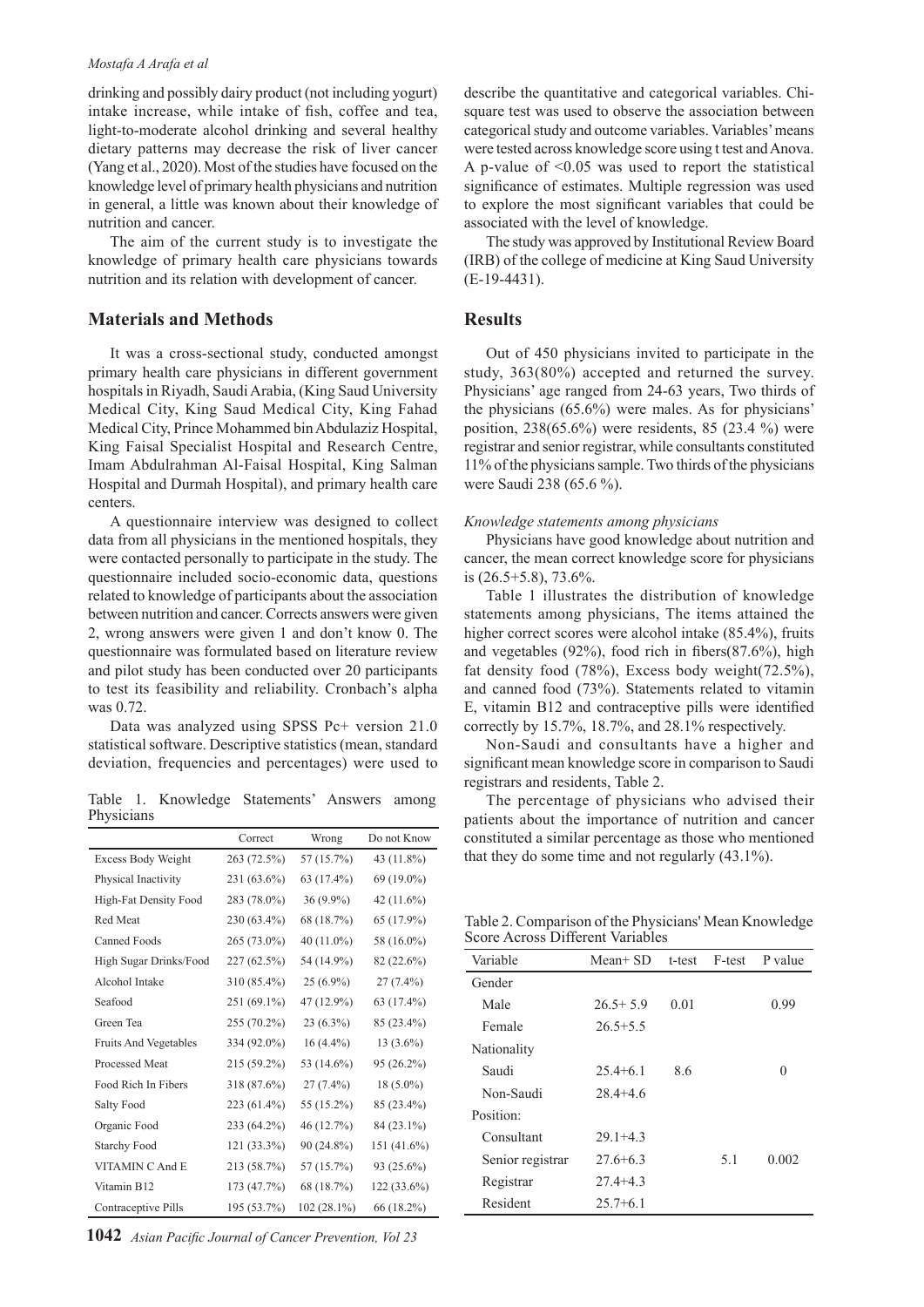Table 3. Determinants to Knowledge among Physicians (Multiple Regression Output)

| Model               | Standardized<br>Coefficients |       | P value |
|---------------------|------------------------------|-------|---------|
|                     | В                            |       |         |
| Constant            |                              | 6.091 | 0       |
| Age                 | 0.377                        | 2.216 | 0.027   |
| Gender              | 0.268                        | 1.632 | 0.104   |
| Years Of Experience | 0.051                        | 0.966 | 0.335   |
| Postion             | 0.147                        | 2.491 | 0.013   |
| Nationalty          | 0.169                        | 2.64  | 0.009   |

*Determinants to knowledge among physicians*

Multiple regression revealed that, age, position and nationality to be significantly associated with knowledge of cancer prevention (P<0.05) among physicians. (Table 3)

# **Discussion**

Nutrition has long been suspected to play an important role in cancer etiology. The biologic properties of nutrients make them prime candidates to aid in cancer prevention especially when talking about foods rich in antioxidants.

Physicians in the current study had good knowledge but less than expected. A study in Bahrain supported our results, yet the study was addressing the nutritional knowledge in general (Al-Madani et al., 2004).

Physicians in our study recognized the effect of red meat, canned food, fruits and vegetables, processed meat and green tea on cancer. Almost all they believe that "fruits and vegetables" have preventive effects on cancer. Two different studies in Jeddah and Qatar showed that most of primary care physicians believed in its preventive effect (Al-Zahrani and Al-Raddadi 2009; Daradkech et al., 2012). The result of Kirbiyek and Ozkan (2018) revealed that the association between clinical nutrition education and higher knowledge scores in medical oncologists is significant but indicated a mis-match between knowledge and awareness and what happens in clinical practice.

A meta-analysis revealed that high intake of red meat, and particularly of processed meat, was associated with a moderate to significant increase in colorectal cancer risk. Average RRs and 95% confidence intervals (CI) for the highest quartile of consumption of red meat were 1.35 (CI: 1.21-1.51) and of processed meat, 1.31 (CI: 1.13-1.51) (Norat et al., 2002).

The correct knowledge toward alcohol intake, processed meat, and salty food attained a higher percentage among physicians. In the Turkish study, 83.9% believed that alcohol has a role in cancer which came near to our result where 81.3% answered correctly (Can et al. 2008). In the same context, correct answers about excess body weight and physical inactivity were significantly higher. The findings of an observational study, over 5.7 years recommended that cancer survivors have to reduce time spent sedentary and to follow a balanced diet with adequate intakes of dietary fiber and micronutrients including carotenoids, vitamin B12 and vitamin C (Ricci et al., 2020).

Obesity as a result of chronic overfeeding has been linked firmly to an increased risk of a number of cancers like colon cancer as well as on cancer recurrence after treatment (Arends, 2020). Metabolic consequences of obesity may be responsible for triggering and/or promoting growth of cancer and should be attacked by regular moderate physical activity as brisk walking, swimming, cycling in healthy subjects and in cancer survivors.

Among the popular vitamins that are widely available in natural fruit or supplement form, is vitamin C. Some studies showed Vitamin C concentrations from the plasma of cancer patients were significantly reduced when compared to healthy controls. This issue raised several questions about the relation to cancer and vitamin C as antioxidant (Chen et al., 2015). This supplement beside other micronutrients like vitamin E, B12 and selenium are a matter of debate regarding their role in reducing risk or even prevention of cancer.

Age, position and nationalities were the most significant determinant factors for level of knowledge amongst physicians, where Saudi residents have a lower knowledge score. That might be attributed to prolonged exposure to patients and accumulated experience. Similar results supported our findings as in the Jeddah stud (Alkhaldy, 2019) and a study in Iran (Ahmadi et al., 2009) where the age and number of years after graduation have been a significant predictor regarding knowledge of nutrition in general.

In the study of Vetter et al., (2008), medicine interns perceive nutrition counselling as a priority, but they lack confidence and education to practice it with their patients, where 94% agreed that it was their obligation to discuss nutrition with patients, only 14% felt physicians were adequately trained to provide nutrition counseling.

A recent feasibility study published online demonstrated the potential of a 3-hour, online, self-paced nutrition course administered to medical residents to result in a significant and sustained increase in nutrition knowledge and positive attitudes about the role of nutrition in clinical practice (Shafto et al., 20020). In the same context, Self-reported nutritional knowledge and intentions towards nutritional counselling, including attitude, self-efficacy and social support have been increased significantly among physicians after being exposed to a Self-reported nutritional knowledge and intentions towards nutritional counselling, including attitude, selfefficacy and social support (Coppoolse et al., 2020).

Though primary physicians in the current study have good knowledge about nutrition and cancer; their practice and nutrition counseling is poor with their patients as only less than half of them usually are practicing nutritional counseling with their patients. The study of Fahd et al revealed that there was a positive correlation between knowledge and performance about breast cancer, and nutritional status, and they recommended that recommended that educational effective programs should be used in the health and treatment centers to increase the level of knowledge and attitude of women about breast cancer (Falah Asadi et al. 2018)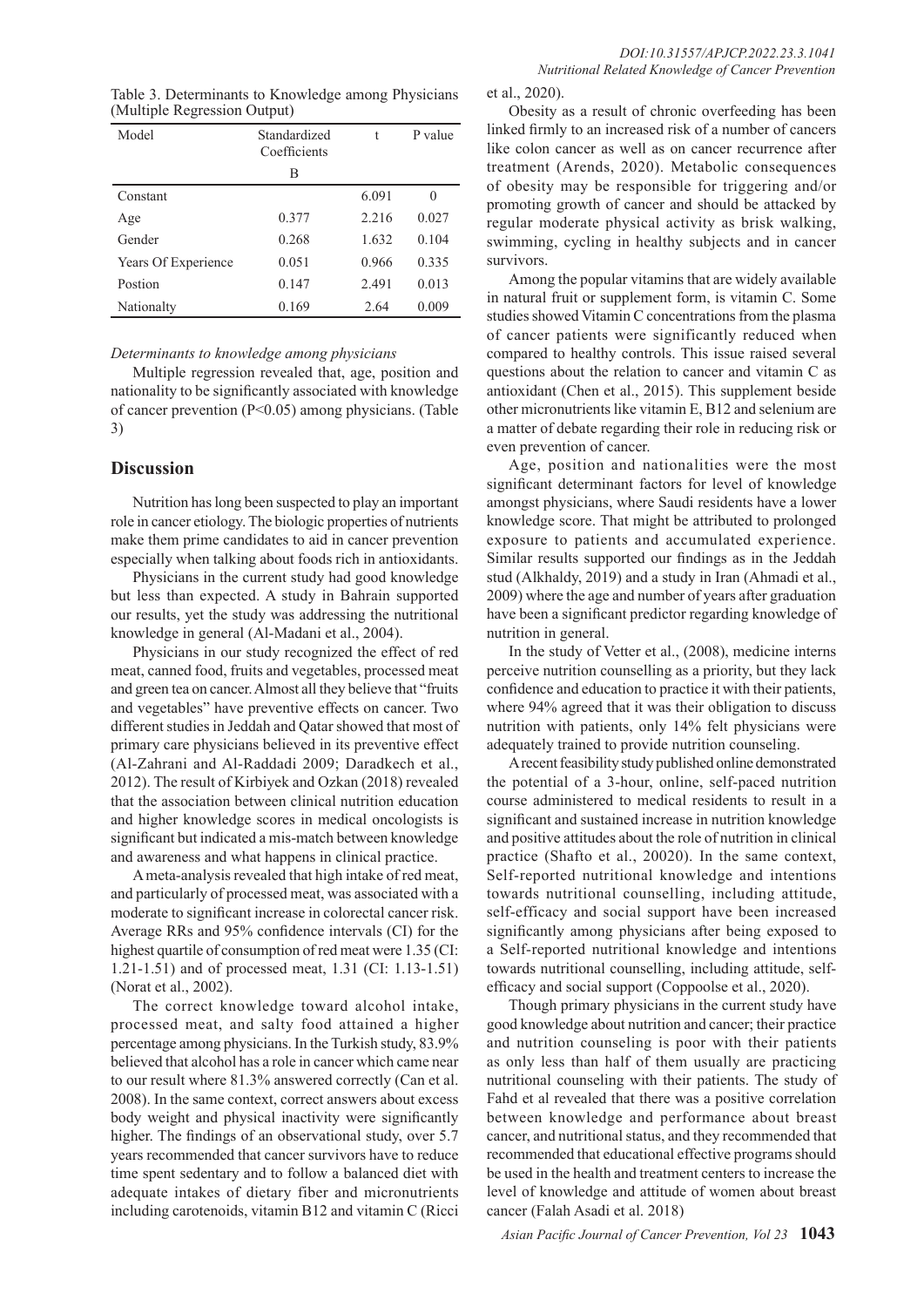#### *Mostafa A Arafa et al*

In conclusion, primary care physicians have a good knowledge about the relation between nutrition and cancer but less than expected. Consultant and non-Saudi nationality physicians more knowledgeable, age and in turn years of experience have a significant role for determining the knowledge level. As primary care physicians are the first defense in health care, they should have continuous nutrition educational training programs to ensure safe and sound nutritional advice not only to patients but also for public. Spreading out the nutrition topics particularly those related to cancer, over a longer period of time delivers the chance to strengthen, apply and practice counselling skills along the curriculum. Further researches are required to appraise the long-term impact of nutrition education curricula primary care physicians' real-time and/or simulated dietary counselling performance, physician practice patterns and eventually patient outcomes.

### *Limitations*

Details on physicians' cancer nutrition counseling is lacking, private sectors were not included in the current study, at last the study was conducted in one city and main hospitals, other cities and peripheral hospitals were not included.

## **Author Contribution Statement**

MAA, HAS and DMR conceptualized and designed the study; FFA, NSM, HMA, AKA, MAA, AAA, AFA and AA collected the data; MAA, HAS analyzed and interpreted the results; MAA, HAS, KHF prepared the initial manuscript; All authors reviewed the results and approved the final version of the manuscript.

# **Acknowledgements**

The authors are grateful to the Deanship of Scientific Research, King Saud University for funding through the Vice Deanship of Scientific Research Chair. The study was approved by Institutional Review Board (IRB) of the college of medicine at king Saud University (E-19-4431) and it's not a part of an approved student thesis. Deanship of Scientific Research, King Saud University funded the study through the Vice Deanship of Scientific Research Chair. The data that support the findings of this study are available from the corresponding author, upon reasonable request.

## *Conflict of interest*

The authors declare no conflict of interest.

# **References**

- Ahmadi A, Ershad M, Givzadeh H, Mohammad-Beigi A (2009). General physicians' knowledge about nutrition in Shiraz, Iran. *Pak J Biol Sci*, **12**, 981-5.
- Alkhaldy AA (2019). Nutritional Knowledge and Self-Reported Nutritional Practice against Malnutrition among Physicians in Jeddah, Saudi Arabia. *Healthcare*, **7**, 149.
- Al-Madani KM, Landman JP, Musaiger A (2004). Nutrition

knowledge, attitudes and practices: A comparison between medical practitioners and medical students in Bahrain. *Health Edu*, **104**, 90-9.

- Al-Zahrani AM, Al-Raddadi RM (2009). Nutritional knowledge of primary health care physicians in Jeddah, Saudi Arabia. *Saudi Med J*, **30**, 284-7.
- Arends J (2020). Nutrition in cancer: Effective in Prevention and Treatment?. *Laryngorhinootologie*, **99**, 149-54.
- Bail J, Meneses K, Demark-Wahnefried W (2016). Nutritional status and diet in cancer prevention. *Semin Oncol Nurs*, **32**, 206-14.
- Can HO, Ceber E, Sogukpinar N, et al (2008). Eating habits, knowledge about cancer prevention and the HPLP scale in Turkish adolescents. *Asian Pac J Cancer Prev*, **9**, 569-74.
- Chakraborty A, Guha S, Chakraborty D (2020). Micronutrients in preventing cancer: A Critical Review of Research. *Asian Pac Cancer Biol*, **5**, 119-25.
- Chen Q, Polireddy K, Chen P, Dong R (2015). The unpaved journey of vitamin C in cancer treatment. *Can J Physiol Pharmacol*, **93**, 1055-63.
- Coppoolse HL, Seidell JC, Dijkstra SC (2020). Impact of nutrition education on nutritional knowledge and intentions towards nutritional counselling in Dutch medical students: an intervention study. *BMJ Open*, **10**, e034377.
- Daradkeh GA, Al Bader K, Singh R (2012). The nutrition knowledge of primary care physicians in the state of Qatar. *Pak J Nutr*, **11**, 781-5.
- Donaldson MS (2004). Nutrition and cancer: a review of the evidence for an anti-cancer diet. *Nutr J*, **3**, 19.
- Falah Asadi A, Shahsavari S, Khosravizadeh O, Nourmohammadi, M (2018). The relationship between knowledge, attitude, and performance in breast cancer with nutritional behaviors and drug use. *Asian Pac J Environ Cancer*, **1**, 27-33.
- Hawrysz I, Krusińska B, Słowińska MA, et al (2016). Nutritional knowledge, diet quality and breast or lung cancer risk: a case-control study of adults from Warmia and Mazury region in Poland. *Rocz Panstw Zakl Hig*, **67**, 9-15.
- Key TJ, Schatzkin A, Willett WC, et al (2004). Diet, nutrition and the prevention of cancer. *Public Health Nutr*, **7**, 187-200.
- Kirbiyik F, Ozkan E (2018). Knowledge and practices of medical oncologists concerning nutrition therapy: A survey study. *Clin Nutr ESPEN*, **27**, 32-7.
- Michels KB (2005). The role of nutrition in cancer development and prevention. *Int J Cancer*, **114**, 163-5.
- Norat T, Lukanova A, Ferrari P, Riboli E (2002). Meat consumption and colorectal cancer risk: dose-response meta-analysis of epidemiological studies. *Int J Cancer*, **98**, 241-56.
- Ricci C, Freisling H, Leitzmann MF, et al (2020). Diet and sedentary behaviour in relation to cancer survival. A report from the national health and nutrition examination survey linked to the U.S. mortality registry. *Clin Nutr*, **39**, 3489-96.
- Schmandt RE, Iglesias DA, Co NN, Lu KH (2011). Understanding obesity and endometrial cancer risk: opportunities for prevention. *Am J Obstet Gynecol*, **205**, 518-25.
- Shafto K, Shah A, Smith J, et al (2020). Impact of an online nutrition course to address a gap in medical education: A Feasibility Study. *PRiMER*, **4**, 5.
- Shams-White MM, Brockton NT, Mitrou P, et al (2019). Operationalizing the 2018 World Cancer Research Fund/ American Institute for Cancer Research (WCRF/AICR) Cancer Prevention Recommendations: A Standardized Scoring System. *Nutrients*, **11**, 1572.
- Story MT, Neumark-Stzainer DR, Sherwood NE, et al (2002). Management of child and adolescent obesity: attitudes, barriers, skills, and training needs among health care professionals. *Pediatrics*, **110**, 210-4.